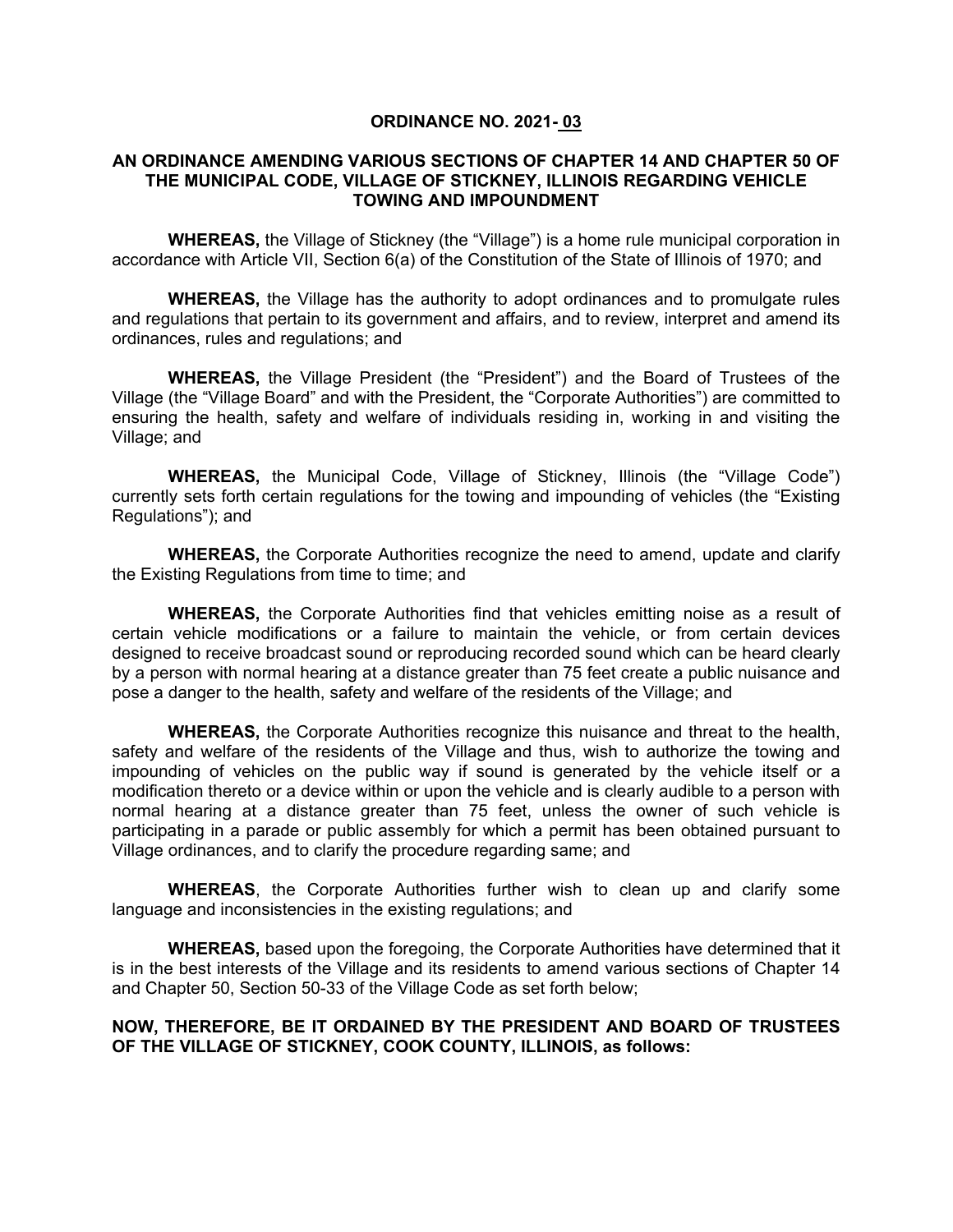#### **ARTICLE I. IN GENERAL**

### **SECTION 1. INCORPORATION CLAUSE.**

The Corporate Authorities hereby find that all of the recitals hereinbefore stated as contained in the preambles to this Ordinance are full, true and correct and do hereby, by reference, incorporate and make them part of this Ordinance as legislative findings.

### **SECTION 2. PURPOSE.**

The purpose of this Ordinance is to amend various sections of Chapter 14 and Chapter 50, Section 50-33 of the Village Code to update, amend, and clarify the Village's Existing Regulations, and to authorize the President or his designee to take all actions necessary to carry out the intent of this Ordinance.

### **ARTICLE II.**

### **AMENDMENT OF CHAPTER 14, SECTION 14-195.03, SECTION 14-196, AND SECTION 14- 197 AND CHAPTER 50, SECTION 50-33 OF THE MUNICIPAL CODE, VILLAGE OF STICKNEY, ILLINOIS**

#### **SECTION 3.0 AMENDMENT OF CHAPTER 14, SECTION 14-195.03.**

That the Village Code is hereby amended, notwithstanding any provision, ordinance, resolution or Village Code section to the contrary, by amending Chapter 14, Section 14-195.03 as follows:

## **Sec. 14-195.03. - Notice of right to post-towing and impoundment hearing for unpaid parking tickets and vehicles towed pursuant to Section 50-33(3).**

- (a) *Vehicles registered in Illinois.* The police department shall send a notice to the owner within 24 hours after towing and impoundment of a motor vehicle. Said notice shall be sent by certified mail and regular mail to the address of the owner of the motor vehicle as indicated in the most current registration list of motor vehicles in this state.
- (b) *Out of state vehicles.* If an out-of-state motor vehicle has been towed and impounded, written inquiry shall be made to the secretary of state of the relevant jurisdiction for the most current registered name and address of the owner of the motor vehicle, and notice shall be mailed to said address, though in no case will the village be required to delay towing and impoundment more than three days after the inquiry mailing date or be required to retain possession of an unclaimed motor vehicle more than 30 days after the inquiry mailing date before disposing of the motor vehicle.
- (c) The notice in all cases shall specify that the vehicle has been towed and impounded, the reason that the vehicle has been towed and impounded, the location where the impounded vehicle is being stored, any and all fines and fees that may be charged for towing and storing the impounded vehicles, and that the owner is entitled to recovery of the vehicle or a hearing if so requested by the owner. The notice shall set forth the payment from the owner to satisfy outstanding and unpaid parking and/or traffic tickets, and shall include any and all fees and costs for towing and storing the impounded vehicle and a statement that all outstanding and unpaid parking and/or traffic tickets and fees and costs for towing and storing the impounded vehicle must be paid prior to the vehicle being released to the owner.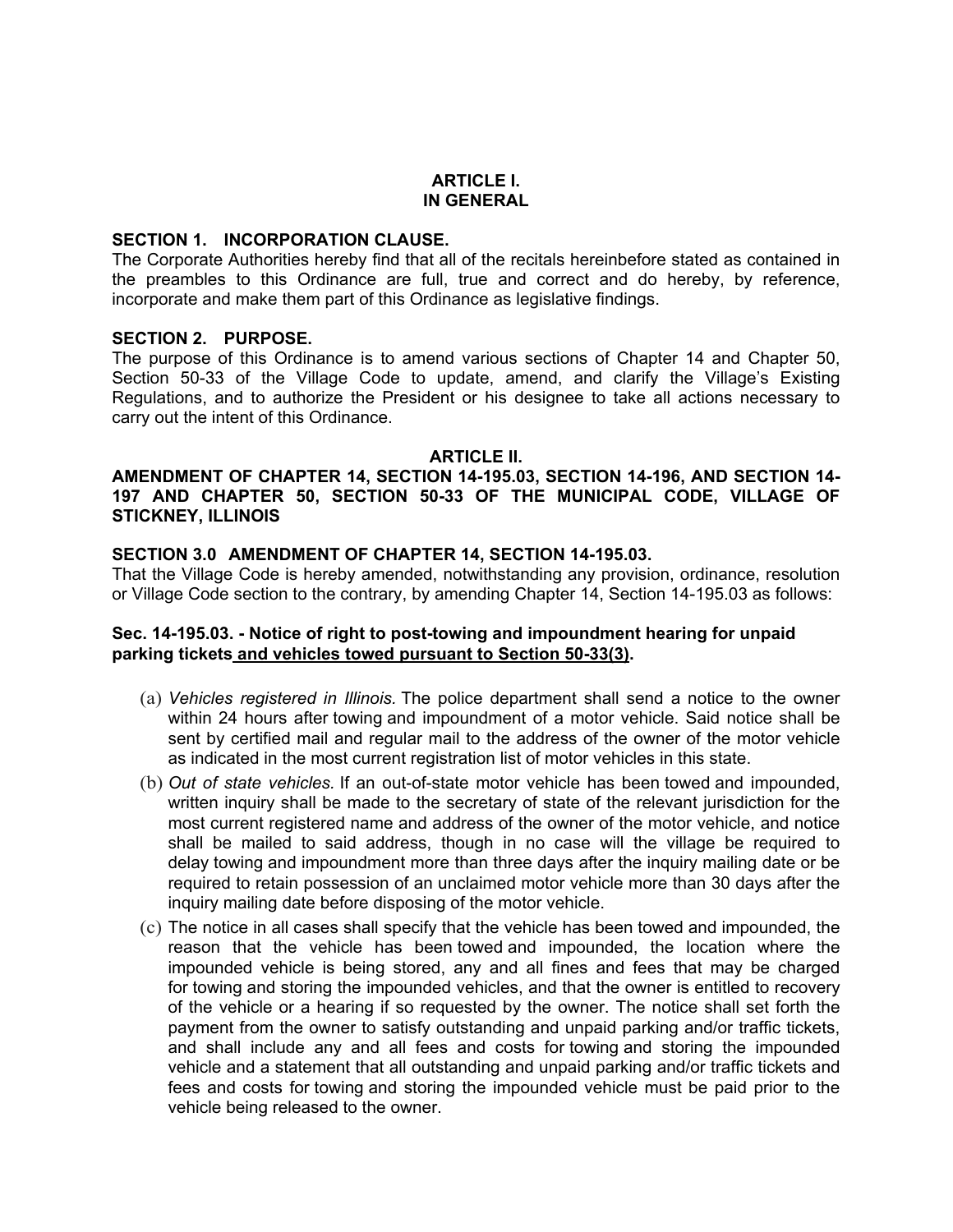(d) The notice shall substantially be in the following form:

ATTENTION: Owners or other persons lawfully entitled to possession of towed and impounded vehicles have the following options:

- (1) You may pay the cost for claiming your vehicle from the village, or its towing contractor, [insert the name of the towing contractor] and satisfy all unpaid parking and traffic tickets for which your motor vehicle was towed and impounded at the village police department; or
- (2) You may request a hearing for the next regularly scheduled hearing date, satisfying all parking and traffic tickets for which your motor vehicle was towed and impounded and satisfy any and all fees and costs incurred related to the towing and storage of the impounded vehicle, and post a \$500.00 \$750.00 bond. At the hearing, you may assert any defenses against the relevant citations.

In the event that these citations are dismissed, you will receive a refund of the appearance bond and for any citations for which you are found not liable. You should appear to request the hearing at the village police department or call 708- 788-2131.

- (3) A failure to request a hearing within 30 days of this notice may result in the village disposing of the vehicle in any manner authorized by law.
- (e) *Notice for vehicles towed pursuant to Section 50-33(3).*
	- (1) When a motor vehicle on a public roadway with a sound device, equipment or defective vehicle generating sound that can be heard clearly by a person with normal hearing from more than 75 feet away is towed, the police officer shall notify the person who is found to be in control of the vehicle at the time of the alleged violation, if there is a person, of the fact of the tow and the owner's right to request a hearing to be conducted pursuant to the procedures as set forth in Section 14-195.03
	- (2) The owner of a vehicle towed pursuant to paragraph  $(1)$  of this subsection  $(e)$  may request a hearing for the next requilarly scheduled hearing date. All may request a hearing for the next regularly scheduled hearing date. interested persons shall be given a reasonable opportunity to be heard at the hearing. The formal rules of evidence shall not apply at this hearing, and hearsay evidence shall be admissible.
	- (3) If the owner of the vehicle does not request a hearing, within ten (10) days after a vehicle is towed and impounded pursuant to this section, the Village shall notify by certified mail, return receipt requested, the owner of record of the date, time and location of a hearing that will be conducted pursuant to the procedures set forth in Section 14-195.03. The hearing shall be scheduled and held, unless continued by order of the hearing officer, no later than thirty (30) days after the vehicle was towed. All interested persons shall be given a reasonable opportunity to be heard at the hearing.
	- (4) If, after the hearing, the hearing officer determines by a preponderance of the evidence that a violation as described in Section 50-33(3) occurred, the hearing officer shall enter an order requiring the vehicle to continue to be impounded unless the owner pays a penalty of \$750.00 plus fees for towing and storage of the vehicle. The penalty and fees shall be a debt due and owing to the Village.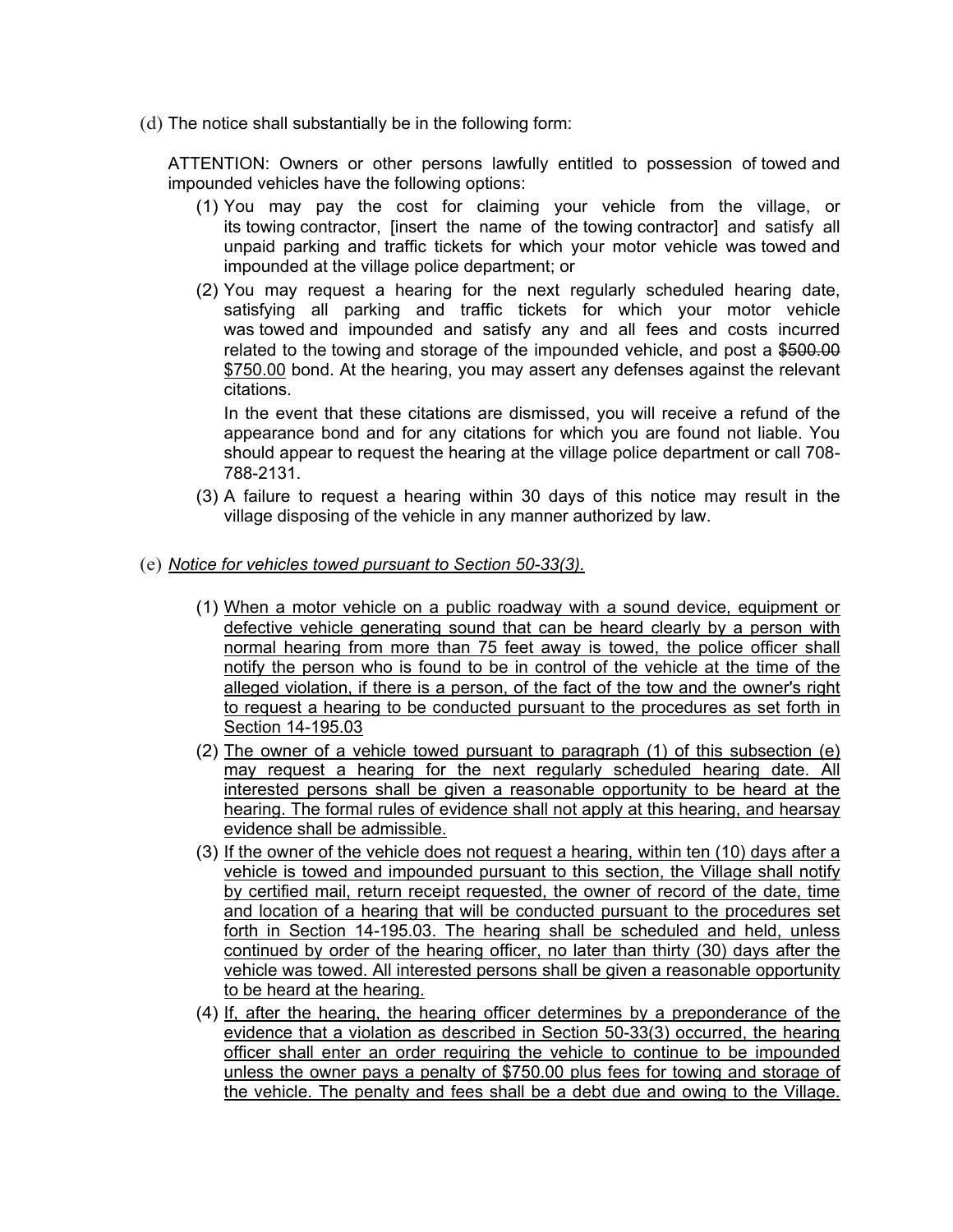However, if a cash bond has been posted, the bond shall be applied to the penalty. If the hearing officer determines that the vehicle was not used in a violation, he or she shall order the return of the vehicle or cash bond.

(5) As used in this section, the OWNER OF RECORD of a vehicle means the record title holder.

# **SECTION 3.1 AMENDMENT OF CHAPTER 14, SECTION 14-196.**

That the Village Code is hereby amended, notwithstanding any provision, ordinance, resolution or Village Code section to the contrary, by amending Chapter 14, Section 14-196 as follows:

### **Sec. 14-196. - Other conduct prohibited.**

A motor vehicle used in connection with any of the following violations may be subject to immediate seizure and/or impoundment by the village and the owner of record of said vehicle shall be liable to the village for any administrative penalty of \$750.00, plus any applicable towing and storage fees:

- (1) Driving under the influence of alcohol, other drug or drugs, intoxicating compound(s) or any combination thereof, or possession of drugs or intoxicating compound(s) as provided by the Illinois Compiled Statutes (625 ILCS 5/11- 501(a)).
- (2) Driving while driver's license, permit or privilege to operate a motor vehicle is suspended or revoked, pursuant to the Illinois Complied Statutes (625 ILCS 5/6- 303) or is suspended or revoked for any other reason and the vehicle is being operated in violation of 625 ILCS 5/6-303.
- (3) Driving without a valid driver's license pursuant to Illinois Compiled Statutes (625 ILCS 5/6-101).
- (4) Arrest for any felony offense pursuant to the Illinois Compiled Statutes (720 ILCS).
- (5) The operation of any motor vehicle with open alcohol in violation of 625 ILCS 5/11-502.
- (6) Any vehicle being operated or having been operated while the operator or occupants of the vehicle are in the commission of or fleeing from the commission of a crime constituting a charge of a class A misdemeanor, or any felony.
- (7) An accident involved motor vehicle.
- (8) A hazardous vehicle.
- (9) A derelict motor vehicle, including any vehicle which has been immobilized for 72 hours or more pursuant to section 14-195.10.
- (10) Any motor vehicle that is parked on a public way, alley or a loading zone in violation of sections 14-143, 14-145, 14-148, 14-150, or 14-154 of this Code.
- (11) Any motor vehicle that is illegally parked in a tow away zone.
- (12) Any motor vehicle that is inoperable due to the arrest of the owner or operator.
- (13) Playing, using or operating or permitting to be played, used or operated, any radio, tape recorder, cassette player or other device for receiving broadcast sound or reproducing recorded sound if the device is located in any motor vehicle on the public way; and if the sound generated by the device is clearly audible to a person with normal hearing at a distance greater than 75 feet. This section shall not apply to any person participating in a parade or public assembly for which a permit has been obtained pursuant to village ordinances.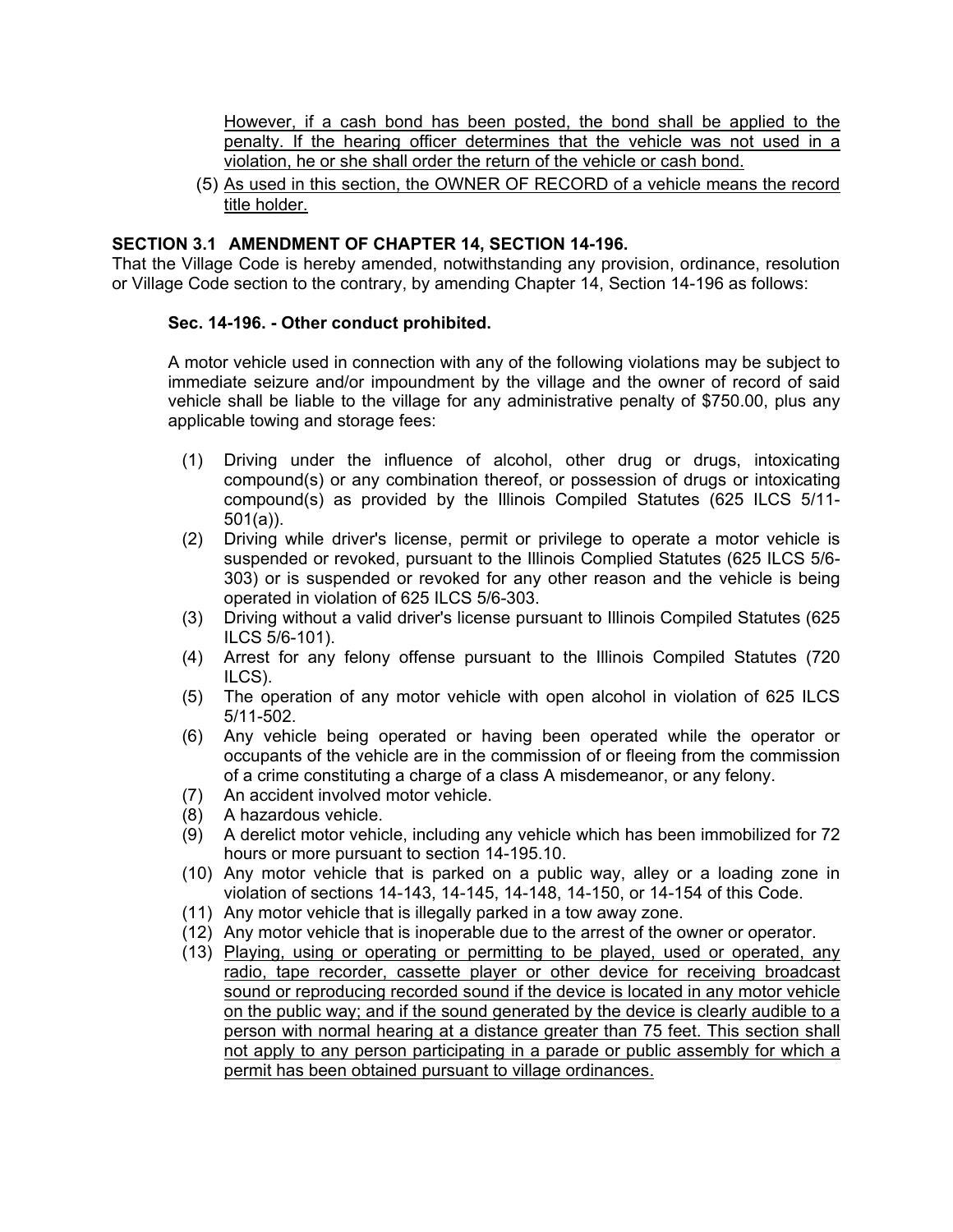# **SECTION 3.2 AMENDMENT OF CHAPTER 14, SECTION 14-197.**

That the Village Code is hereby amended, notwithstanding any provision, ordinance, resolution or Village Code section to the contrary, by amending Chapter 14, Section 14-197 as follows:

### **Sec. 14-197. - Seizure and impoundment.**

(a) Whenever a police officer has a reason to believe that a vehicle is subject to seizure and/or impoundment pursuant to this section division, the police officer shall provide for the towing of the vehicle to a facility approved by the police chief. This section shall not apply if the vehicle used in the violation was stolen at that time and the theft was reported to the appropriate police authorities within 12 hours after the theft was discovered or reasonably should have been discovered.

The police officer shall notify any person identifying himself as the owner of the vehicle or any person who is found to be in control of the vehicle at the time of the alleged violation, if there is such a person, of the fact of seizure or impoundment and of the vehicle owner's rights and options under this division to reclaim his vehicle, including his right to demand a hearing.

## **SECTION 3.3. AMENDMENT OF CHAPTER 50, SECTION 50-33.**

That the Village Code is hereby amended, notwithstanding any provision, ordinance, resolution or Village Code section to the contrary, by amending Chapter 50, Section 50-33 as follows:

### **Sec. 50-33. – Noise.**

- (a) It shall be unlawful for any person to make, continue, or cause to be made or continued any excessive, unnecessary or unusually loud noise or any noise which either annoys, disturbs, injures or endangers the comfort, repose, health, peace or safety of others, within the limits of the village. Airport facilities and aircraft be and are hereby exempted from the terms of this section.
- (b) The following acts, among others, are declared to be loud, disturbing and unnecessary noises in violation of this section, but such enumeration shall not be deemed to be exclusive, namely:
	- (1) The sounding of any horn or signaling device on any automobile, motorcycle, or other vehicle on any street or public place of the village, except as a danger warning; the creation by means of any such signaling device of any unreasonably loud or harsh sounds; and the sounding of any such device for an unnecessary and unreasonable period of time. The uses of any signaling device, except one operated by hand or electricity; the use of any horn, whistle or other device operated by engine exhaust; and the use of any such signaling device when traffic is for any reason held up. This subsection shall not apply to approved signaling or sound devices used by licensed street vendors.
	- (2) The using, operating or permitting to be played, used or operated any radio or television receiving set, musical instrument, phonograph, or other machine or device, for the producing or reproducing of sound in such manner as to disturb the peace, quiet and comfort of the neighboring inhabitants or at any time with louder volume than is necessary for convenient hearing for the person or persons who are in the room, vehicle, or chamber in which such machine or device is operated and who are voluntary listeners thereto. The operation of any such set, instrument, phonograph, machine, or device between the hours of 10:00 p.m.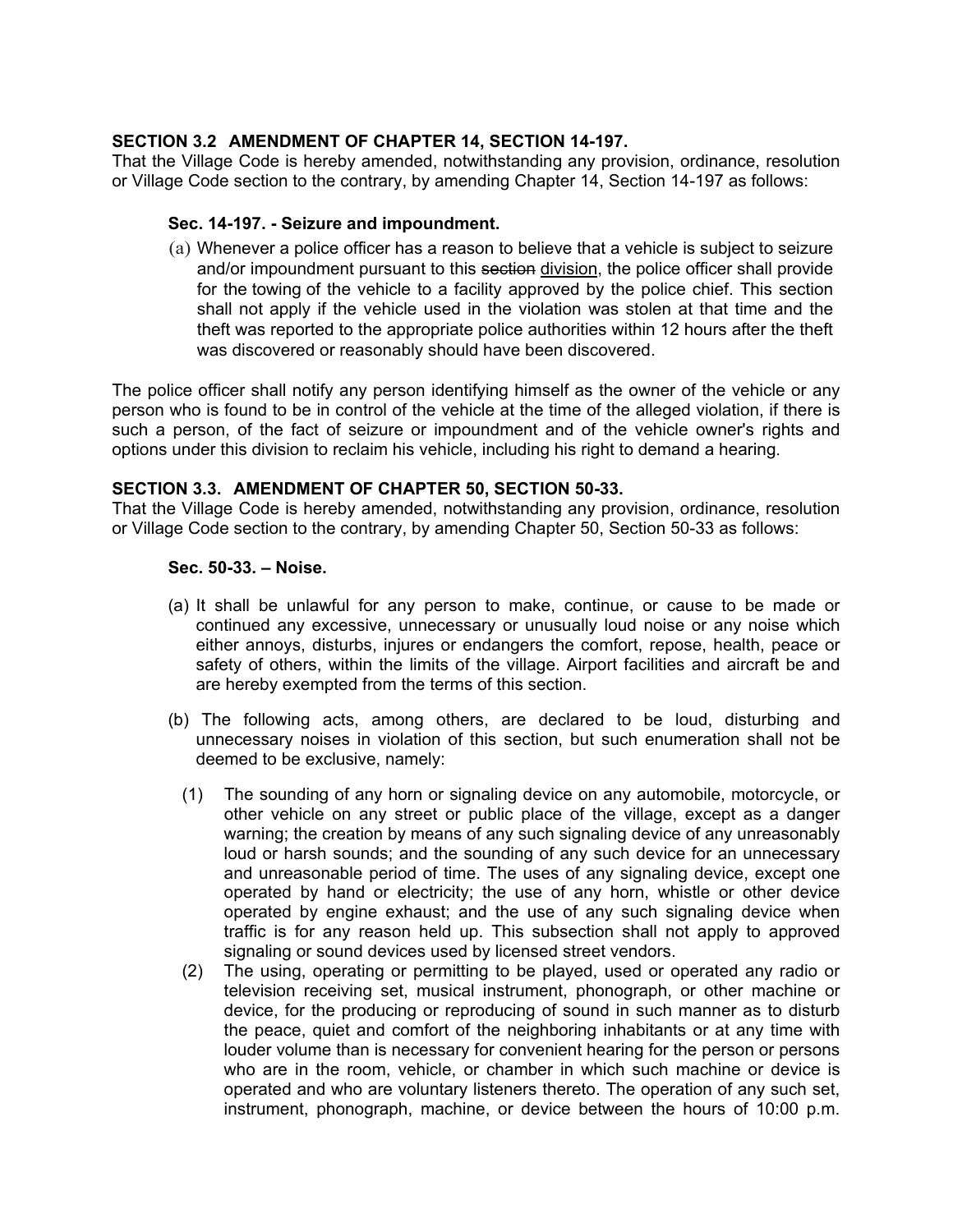and 7:00 a.m. in such a manner as to be plainly audible at a distance of 30 feet from the building, structure or vehicle in which it is located shall be prima facie evidence of a violation of this section.

(3) The playing, using or operating or permitting to be played, used or operated, any radio, tape recorder, cassette player or other device for receiving broadcast sound or reproducing recorded sound if the device is located in any motor vehicle on the public way and if the sound generated by the device is clearly audible to a person with normal hearing at a distance greater than 75 feet. This section shall not apply to any person participating in a parade or public assembly for which a permit has been obtained pursuant to village ordinances.

A motor vehicle that is used in violation of this section shall be subject to seizure and impoundment pursuant to the procedures set forth in Division 9 of this Code. The owner of record shall be liable to the Village for a penalty of \$750.00 in addition to fees for the towing and storage of the vehicle.

- (34) The use and operation of power lawn mowers between the hours of 10:00 p.m. and 7:00 a.m. within or adjacent to areas used for residential purposes.
- ( 4 5)The using, operating or permitting to be played, used, or operated of any radio receiving set, musical instrument, phonograph, loud speaker, sound amplifier, or other machine or device for the producing or reproducing of sound which is cast upon the public streets for the purpose of commercial advertising or attracting the attention of the public to any building or structure. This subsection shall not apply to political announcements.
- (56) Yelling, shouting, hooting, whistling, or singing at any time or place so as to annoy or disturb the quiet, comfort or repose of persons in any office, or in any dwelling, hotel or other types of residences, or of any person in the vicinity.
- (67) The keeping of any animal or bird which by causing frequent or long continued noise shall disturb the comfort or repose of any person in the vicinity.
- (78) The blowing of any locomotive steam whistle or steam whistle attached to any stationary boiler except to give notice of the time to begin or stop work or as a warning of fire or danger, or upon request of proper village authorities.
- (89) The discharge into the open air of the exhaust of any steam engine, stationary internal combustion engine, motor boat, or motor vehicle except through a muffler or other device which will effectively prevent loud or explosive noises therefrom.
- (910)The use of any automobile, motorcycle or vehicle so out of repair, so loaded, or in such manner as to create loud and unnecessary grating, grinding, rattling or other noise.
- (1011) The creation of a loud and excessive noise in connection with loading or unloading any vehicle or the opening and destruction of bails, boxes, crates, and containers.
- $(4412)$  The erection (including excavation), demolition, alteration or repair of any building other than between the hours of 6:00 a.m. and sunset on weekdays or Saturday, except in case of urgent necessity in the interest of public health and safety, and then only with a permit from the building official, which permit may be granted for a period not to exceed three days or less while the emergency continues, and which permit may be renewed for periods of three days or less while the emergency continues. If the building official shall determine that the public health and safety will not be impaired by the erection, demolition, alteration or repair of any building or the excavation of streets and highways within the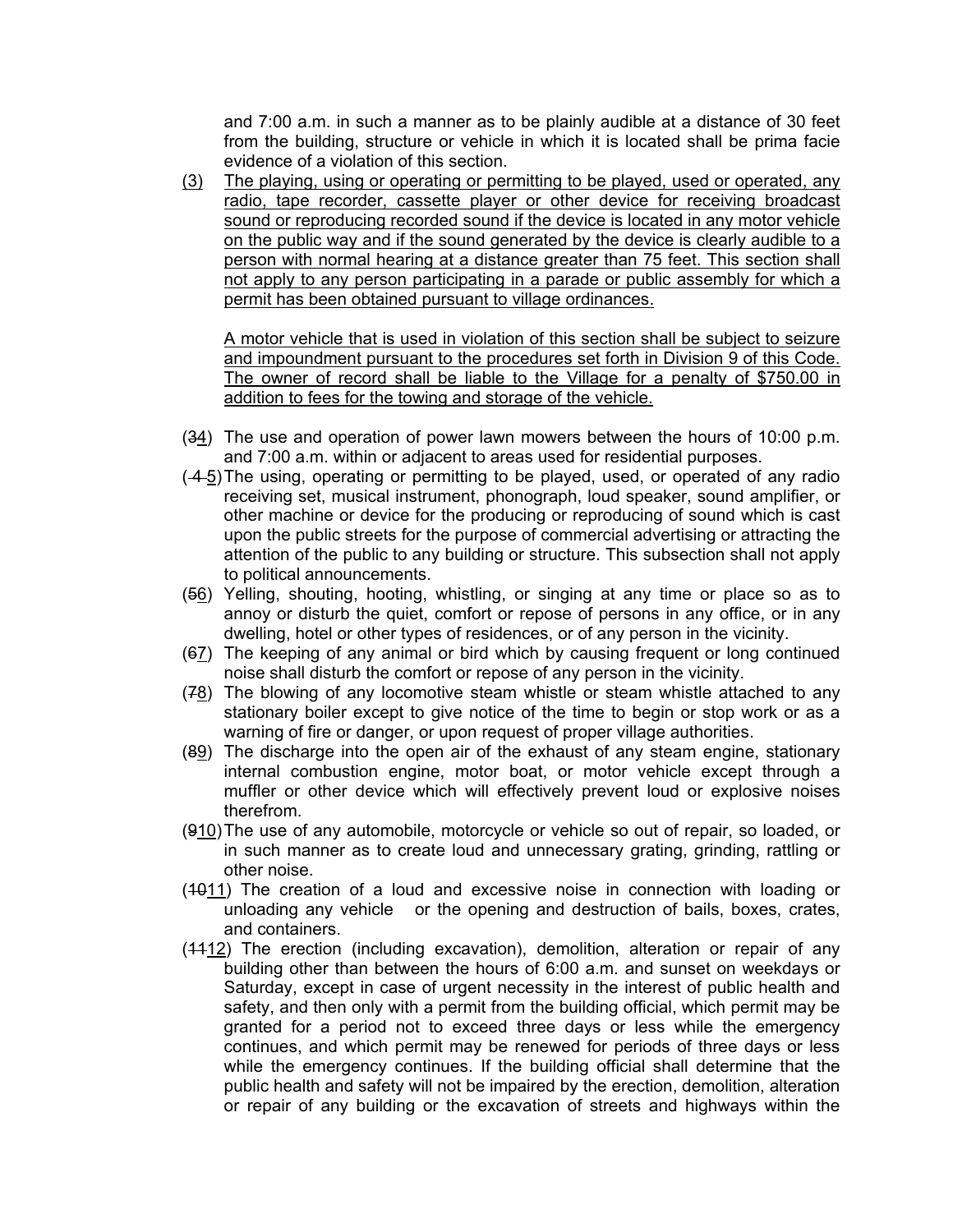prohibited hours, and if he shall further determine that loss or inconvenience would result to any party in interest, he may grant written permission for such work to be done upon application being made at the time the permit for the work is awarded or during the progress of the work. The prohibition contained in this subsection shall not apply to minor erection, demolition, alteration or repair, which work can be completed within a period of one hour, nor shall it apply to volunteer labor between the hours of 7:00 a.m. and 10:00 p.m.

- (1213) The creation of any excessive noise on any street adjacent to any school, institution of learning, church or court while the same are in use, or adjacent to any hospital, which unreasonably interferes with the workings of such institution, or which disturbs or unduly annoys patients in the hospital, provided conspicuous signs are displayed in such streets indicating that the same is a school, hospital or court street.
- (1314) The shouting and crying of peddlers, hawkers and vendors which disturbs the peace and quiet of the neighborhood.
- (1415) The use of any drum or other instrument or device for the purpose of attracting attention by creation of noise to any performance, show or sale.
- (1516) The transportation of rails, pillars, or columns of iron, steel or other material, over and along streets and other public places upon carts, trays, cars, trucks, or in any other manner so loaded as to cause loud noises or as to disturb the peace and quiet of such streets or public places.
- $(4617)$  The operation between the hours of 10:00 p.m. and 7:00 a.m. of any piledriver, steam shovel, pneumatic hammer, derrick, steam or electric hoist, or other appliance, the use of which is attended by loud or unusual noise, unless the building official determines that the usage is necessary during such hours.
- $(4718)$  The operation of any noise-creating blower or power fan or any internal combustion engine, the operation of which causes noise due to the explosion of operating gases or fluids, unless the noise from such blower or fan is muffled and such engine is equipped with a muffler device sufficient to deaden such noise.
- (1819) The collection of garbage, refuse, rubbish or other waste between 7:00 p.m. and 7:00 a.m. of the next day, inclusive.
- (19 20) The running or idling of a motor vehicle, while such motor vehicle is standing, parked or resting on a side drive between adjacent buildings, or within alleyways when such vehicle is unattended.

### **SECTION 3.4. OTHER ACTIONS AUTHORIZED.**

The officers, employees and/or agents of the Village shall take all action necessary or reasonably required to carry out, give effect to and consummate the amendments contemplated by this Ordinance and shall take all action necessary in conformity therewith, including, but not limited to, the installation of any street or parking signs as contemplated herein. The officers, employees and/or agents of the Village are specifically authorized and directed to draft and disseminate any and all necessary forms or notices to be utilized in connection with the intent of this Ordinance.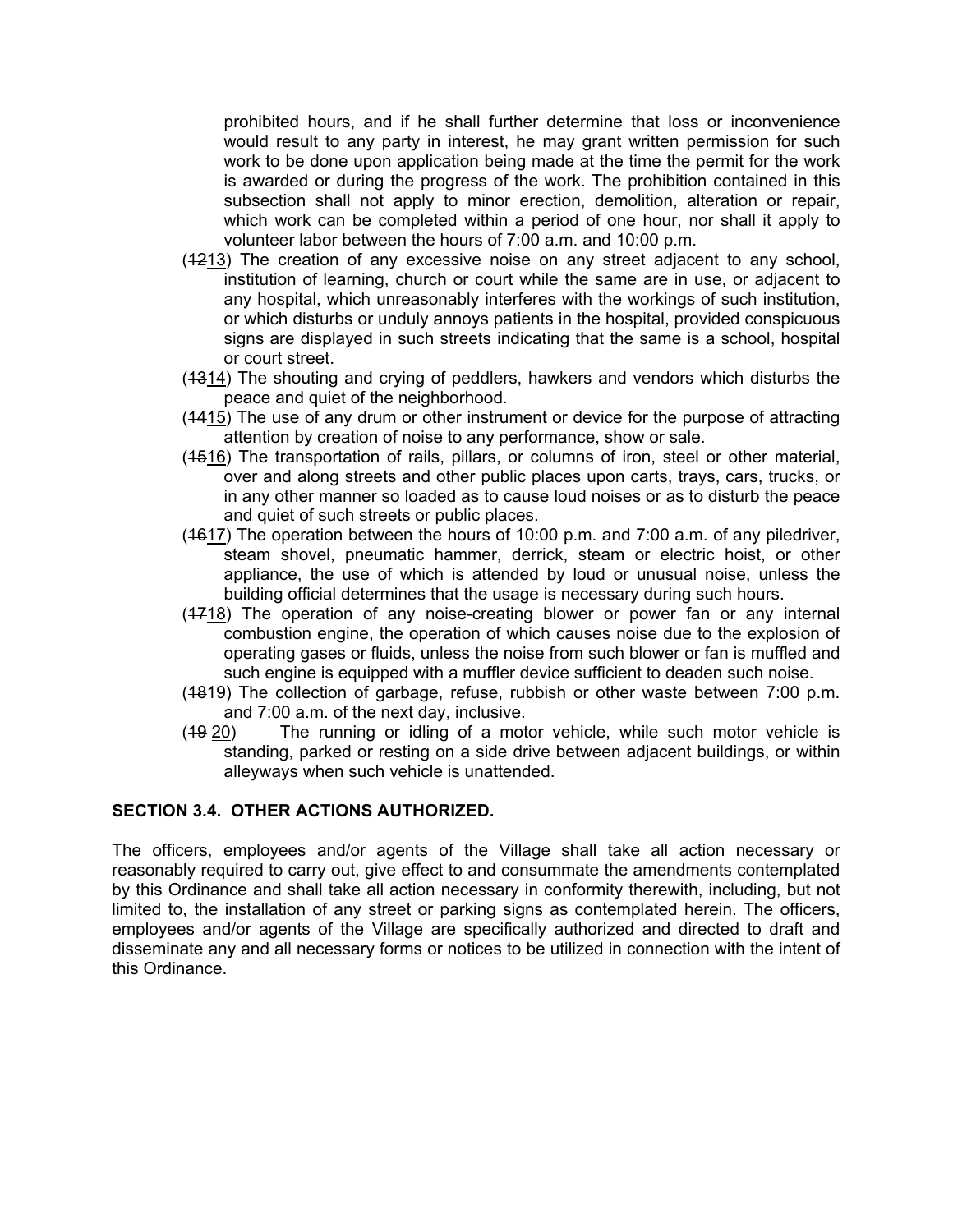### **ARTICLE III. HEADINGS, SAVINGS CLAUSES, PUBLICATION, EFFECTIVE DATE**

### **SECTION 4. HEADINGS.**

The headings of the articles, sections, paragraphs and subparagraphs of this Ordinance are inserted solely for the convenience of reference and form no substantive part of this Ordinance nor should they be used in any interpretation or construction of any substantive provision of this Ordinance.

## **SECTION 5. SEVERABILITY.**

The provisions of this Ordinance are hereby declared to be severable and should any provision of this Ordinance be determined to be in conflict with any law, statute or regulation by a court of competent jurisdiction, said provision shall be excluded and deemed inoperative, unenforceable and as though not provided for herein and all other provisions shall remain unaffected, unimpaired, valid and in full force and effect.

## **SECTION 6. SUPERSEDER.**

All code provisions, ordinances, resolutions, rules and orders, or parts thereof, in conflict herewith are, to the extent of such conflict, hereby superseded.

## **SECTION 7. PUBLICATION.**

A full, true and complete copy of this Ordinance shall be published in pamphlet form or in a newspaper published and of general circulation within the Village as provided by the Illinois Municipal Code, as amended.

### **SECTION 8. EFFECTIVE DATE.**

This Ordinance shall be effective and in full force ten (10) days after its passage, approval and publication in accordance with Illinois law.

(REMAINDER OF THIS PAGE INTENTIONALLY LEFT BLANK)